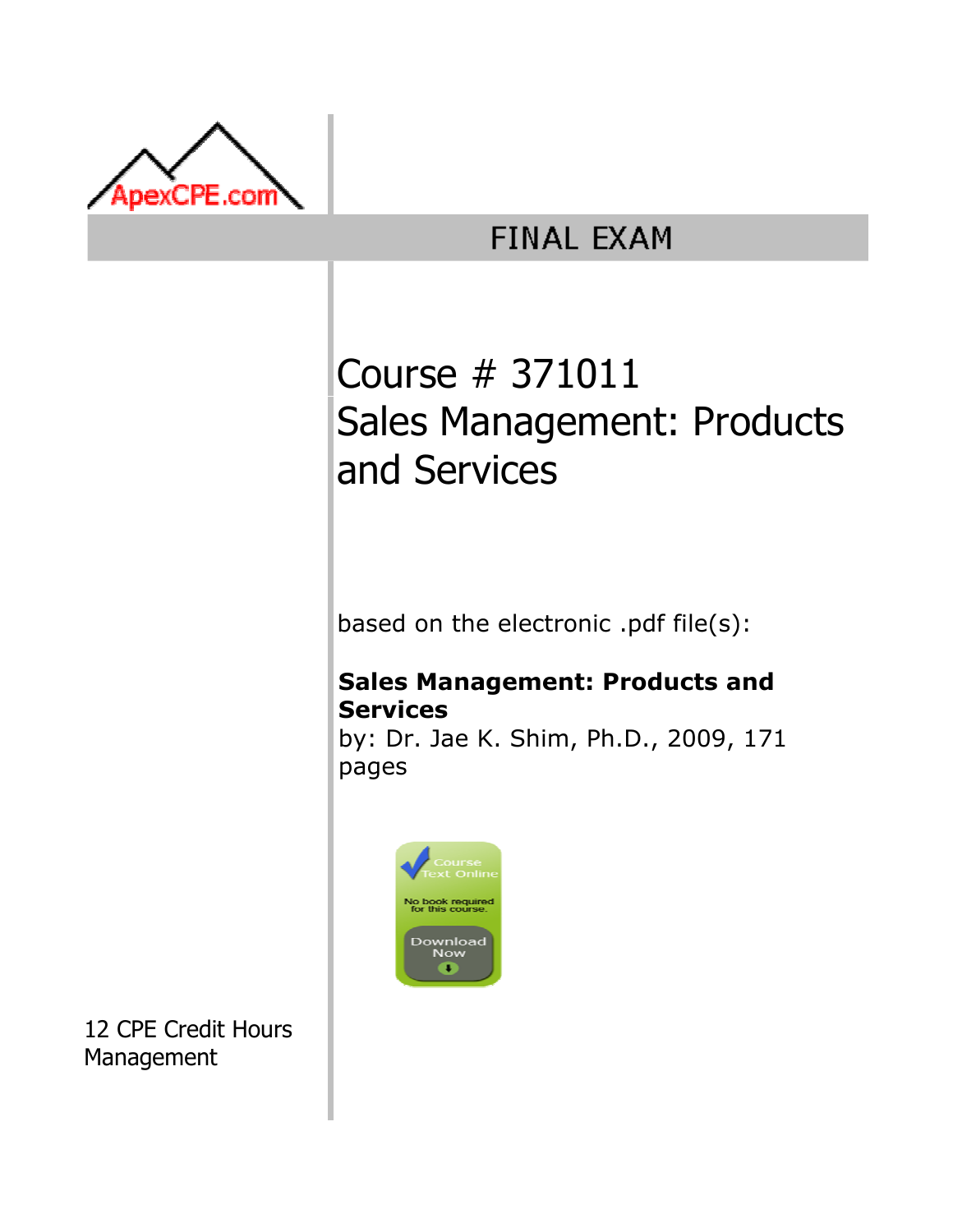A P E X C P E . C O M . . . . . 713.234.0892 . . . . . support@apexcpe.com This exam sheet is made available for your convenience in answering questions while offline. Please note that you will still need to enter your answers on the online exam sheet for grading. Instructions are provided at the end of this document.

#### Chapter 1 - Sales management and selling: Its development and role in the American society

- 1. Which of the following statements about sales management in the 21st century is true?
	- Sales managers will use a hands-off approach and let the professional salesperson be his or her own boss
	- Transactional exchanges no longer occur
	- Sales management must be smart and nimble and provide technology-centered solutions to support the sales effort
	- Salespeople make little use of the Internet because they realize the importance of the personal touch
- 2. is the two-way flow of communication between a buyer and seller, often in a face-toface encounter, designed to influence a person's or group's purchase decision.
	- Sales management
	- **Letter** Personal selling
	- Sales promotion
	- **Marketing**
- 3. \_\_\_\_\_\_\_\_\_\_ is the practice of building ties to customers based on a salesperson's attention and commitment to customer needs over time.
	- **Lackson** Relationship selling
	- **LETT** Order processing
	- **Lichnal** Order taking
	- **Customer value creation**
- 4. Partnership selling is sometimes called:
	- **Transactional marketing**
	- **Enterprise selling**
	- Strategic pairing
	- Creative selling
- 5. The contributions of selling include all except:

The world beats a path to your door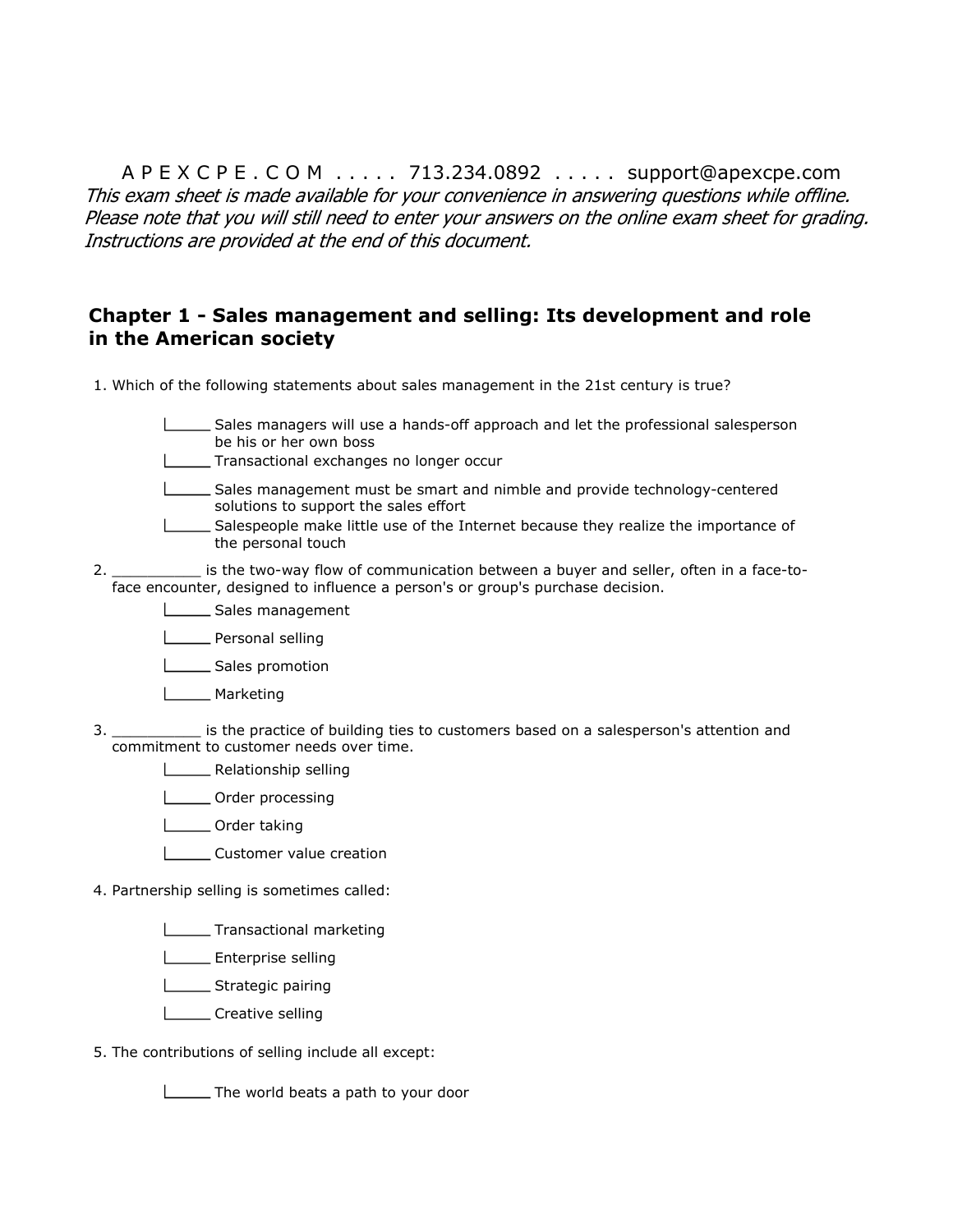- **Liet Exercise** Productive economy
- High standard of living
- Generates direct revenue and profits
- 6. Our economy has shifted from a "manufacturing-oriented†economy to a:
	- A market-oriented economy
	- A product driven economy
	- A service driven economy
	- A export driven economy

#### Chapter 2 - The salespersonâ€™s responsibilities and qualifications

- 7. Successful selling does all the following except:
	- **Ends with the initial order**
	- **LECCC** Builds volume
	- Generates repeat orders
	- Satisfies the buyer
- 8. The salesman's duties also include:
	- **LECTE** Filling orders
	- **Letter** Business development
	- **LECOMPLE COMPLE COMPLE**
	- **LECOLLECTILE COLLECTION** market information
- 9. The only business function that generates direct revenue and profits is:
	- Loom Selling
	- **LECOUNTING**
	- L<sub>EM</sub> Finance
	- **Lackson** Production
- $10.$  \_\_\_\_\_\_\_\_\_\_\_\_\_\_\_\_\_\_\_\_ is not a common way to classify the salesperson $\hat{\mathsf{a}} \in \mathbb{M}$ s job:
	- **L**\_\_\_\_\_\_ Manufacturer
	- L**ETT** Service
	- L**L** Wholesaler
	- Retailer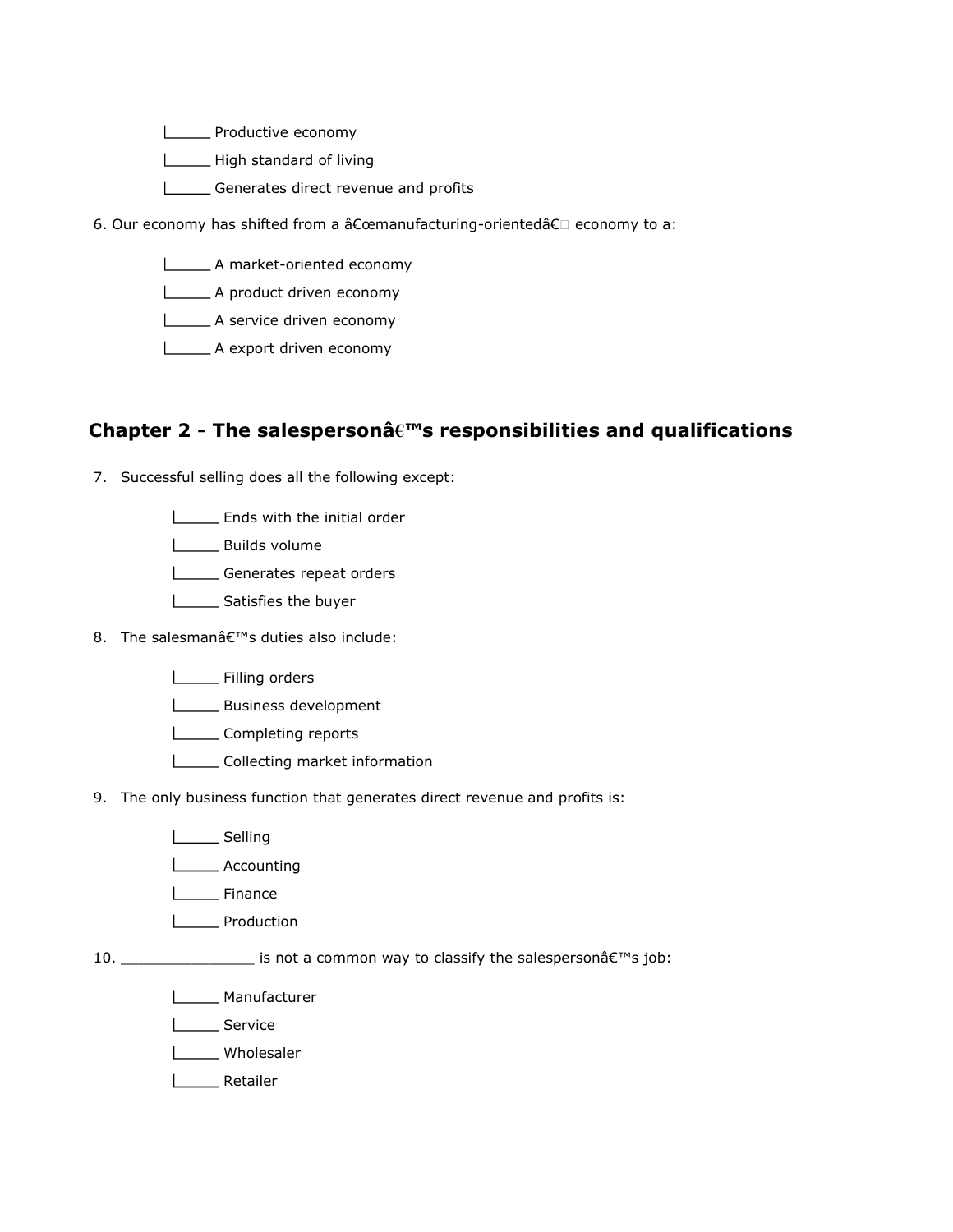- 11. Which of the following is not required for the Executing Skills category of SMEIâ $\epsilon$ <sup>rm</sup>s SCPSA® certification program.?
	- Supply Chain Management (SCM)
	- **LECT** Overcoming objections
	- L<sub>Closing</sub>
	- **LETT** Customer Relations Management (CRM)

#### Chapter 3 - Selling as a career

#### Chapter 4 - Motivation and consumer behavior

12. To be effective in his/her work the salesman must be able to do all the following except:

**LETTE** Analyze consumer behavior

**L** Stick to consumera<sup>€™</sup>s mind

Understand consumer behavior

- Understand what influences a particular customer
- 13. Maslow's theory of motivation is based on a hierarchy of human needs. The need satisfied by greater income is
	- Self-actualization
	- L<sub>Safety</sub>

**Lacker** Participation

- L<sub>Authority</sub>
- 14. Theories of buyer motivation do not include:
	- Mental-state theory
	- **LETT** Product development theory
	- **LETT** Appeal-response theory
	- **L**\_\_\_\_\_\_\_ Buying-decision theory

#### Chapter 5 - Information on the company, the product, competition, and advertising

15. Although a salesperson is well informed as her product she need not know: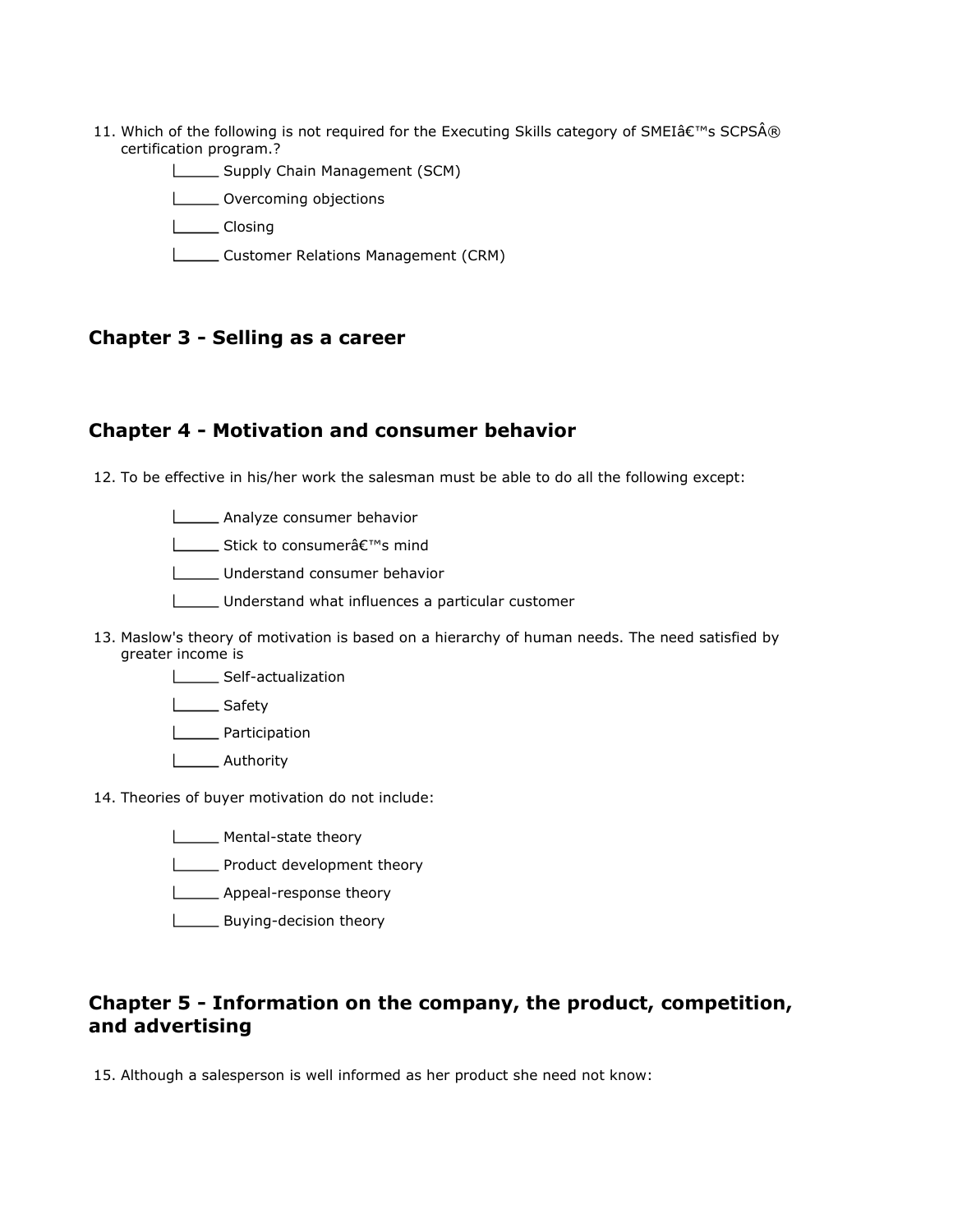- How the product is made
- How life cycle costing is determined.
- The different styles
- **LETTIME:** The different models
- 16. \_\_\_\_\_\_\_\_\_\_\_\_\_\_\_ is not an advantage of advertising:
	- **Increased demand for product or service**
	- Media selection is easier in this technological age
	- Creates faster turnover of inventories
	- Identifies quality products (brand names)
- 17. Product information helps the salesperson to:
	- **LECO** Pre-sell products and services
	- **LETTE** Reinforce sales presentations
	- Keep up to date on product knowledge, which is a never-ending process
	- Secure new leads and contracts
- 18. The three C's of credits not include:
	- L**Capital**
	- L**Commitment**
	- L**L**Character
	- L<sub>capacity</sub>
- 19. There are many different ways in which the word price is used. This does not include:
	- **Lating** Right price
	- List price
	- **Net price**
	- L<sub>2</sub> Zone price
- 20. \_\_\_\_\_\_\_\_\_\_\_\_\_\_\_\_\_ is not a law regulating prices and trade practices:
	- Sherman Antitrust Act of 1890
		- Pure Food and Drugs Act of 1906
		- **LETTE:** Blue Laws Act of 2001
		- Federal Trade Commission Act of 1914

#### Chapter 6 - Credit, pricing, and discounts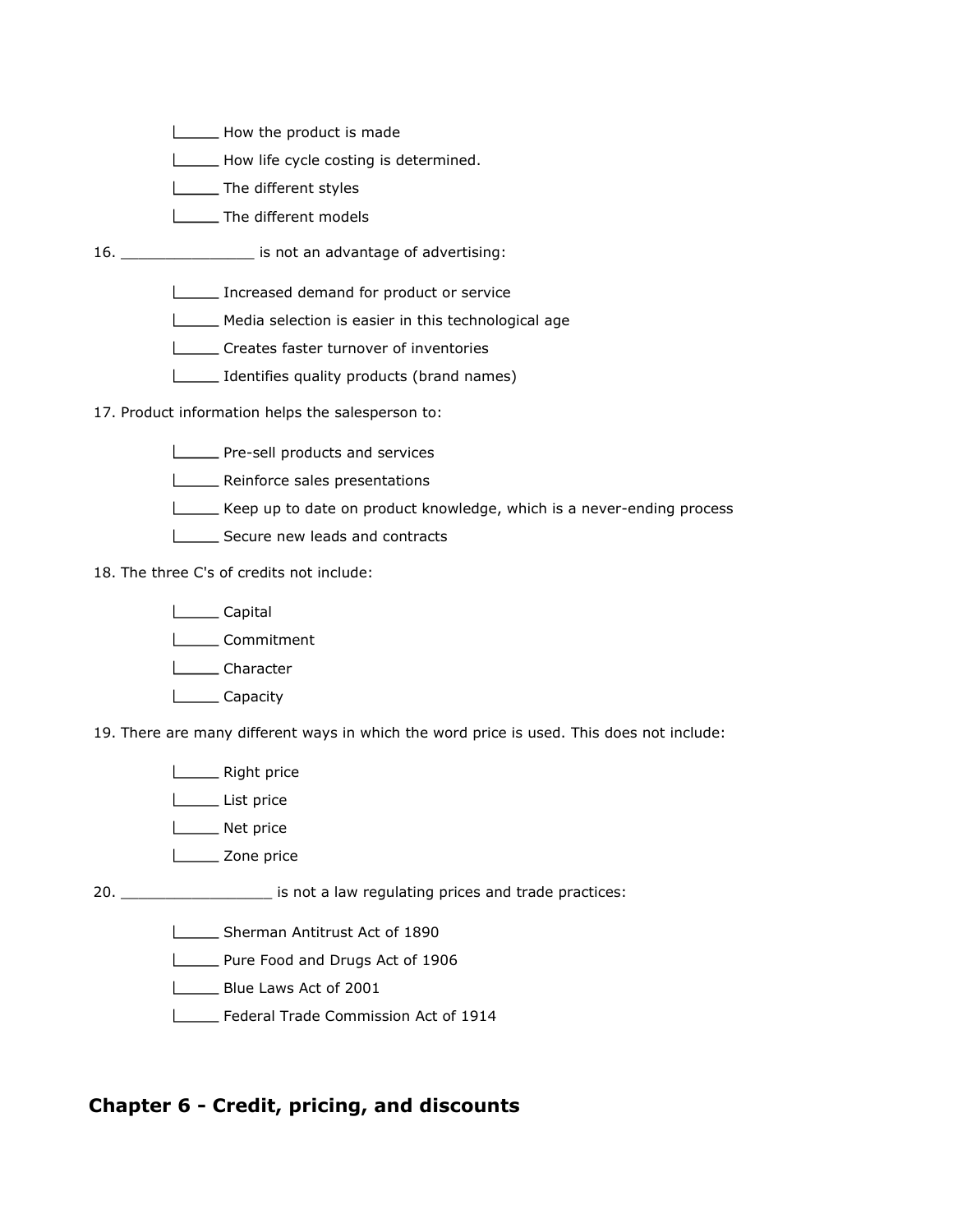#### Chapter 7 - The selling process and prospecting

21. The selling process can be broken into a series of steps that include all except:

- **Baiting the hook**
- **LEAR** Prospecting
- **LETT** Planning and delivering presentation
- Handling objections and closing
- 22. Which one of the following is not a prospecting method?
	- L**LCold-canvas**
	- Lists
	- **L** Bait and switch
	- Lompany leads

#### Chapter 8 - Types of sales presentations and considerations for effective delivery

23. \_\_\_\_\_\_\_\_\_\_\_\_\_\_\_\_\_\_\_\_\_\_\_\_ is not a type pf sales presentation:

- **LECTE** Standard memorized presentation
- **LECTE** Outline presentation
- **Illustrative presentation**
- **LETT** Program presentation
- 24. An effective delivery to be successful will not include:
	- **LETT** Preparation and organization
	- Mock presentation
	- **LETT** Proper setting and showing
	- **L** Outline of key points
- 25. The salesperson will always explain her product or service in terms of appeal except for:
	- **Lieff** Dreaming
	- **Looper** Hearing seeing
	- L<sub>EM</sub> Feeling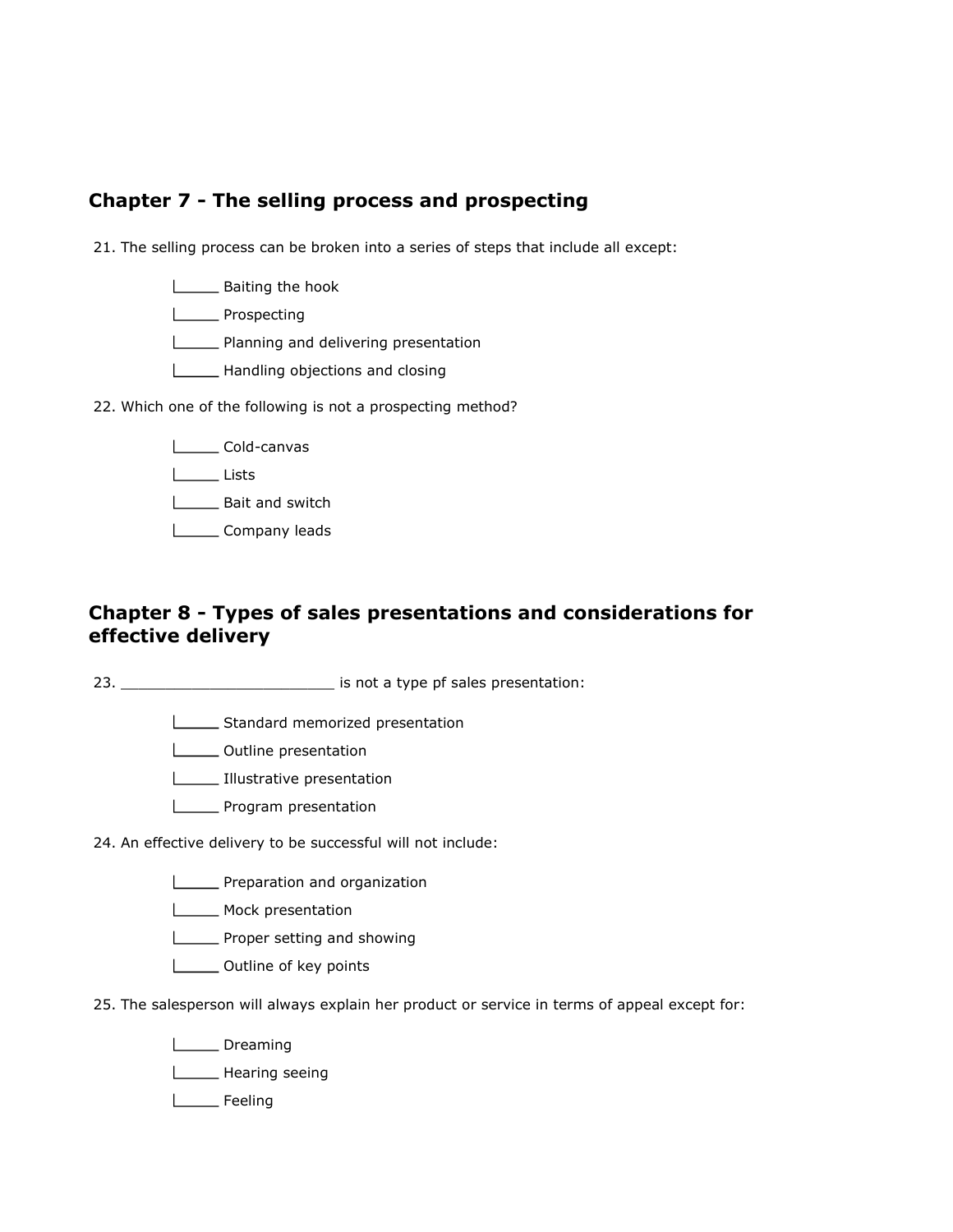**LETTE** Smelling and tasting

26. The successful sales person will emphasize:

 $\Box$  The poor quality of the competitor $\hat{a}\in\mathbb{T}^N$ s products

Avoid comparisons of competing products or services

Make comparisons of different and similar products

The pros and cons of her own products

#### Chapter 9 - Opening the sales interview

27. In executing the opening , \_\_\_\_\_\_\_\_\_\_\_\_\_\_\_\_\_\_\_\_\_\_\_\_\_\_\_ is not one of the things that a salesperson should avoid:

**L** False flattery

Low-pressure tactics

**Insincerity** 

**Lacky** and overly aggressive

#### Chapter 10 - Handling objections

28. Which of the following is not a major cause of customer complaints?

Improper buying, habitual complainers

**Inefficient store system** 

**Lackson** Quality relative to price

**Inadequate trained personnel** 

29. Price objections can not include:

**LETT** Quantity discount

**L**\_\_\_\_\_\_\_ Price is too high

L\_\_\_\_\_\_\_ I'm waiting for a lower price

**I** donâ€<sup>™</sup>t wish to spend that much

30. Objection based on bad service experience does not include:

L\_\_\_\_\_ "You don't have a service representative nearbyâ€

L\_\_\_\_\_ "You have a lemon hereâ€

L\_\_\_\_\_ 'It takes too long to get service'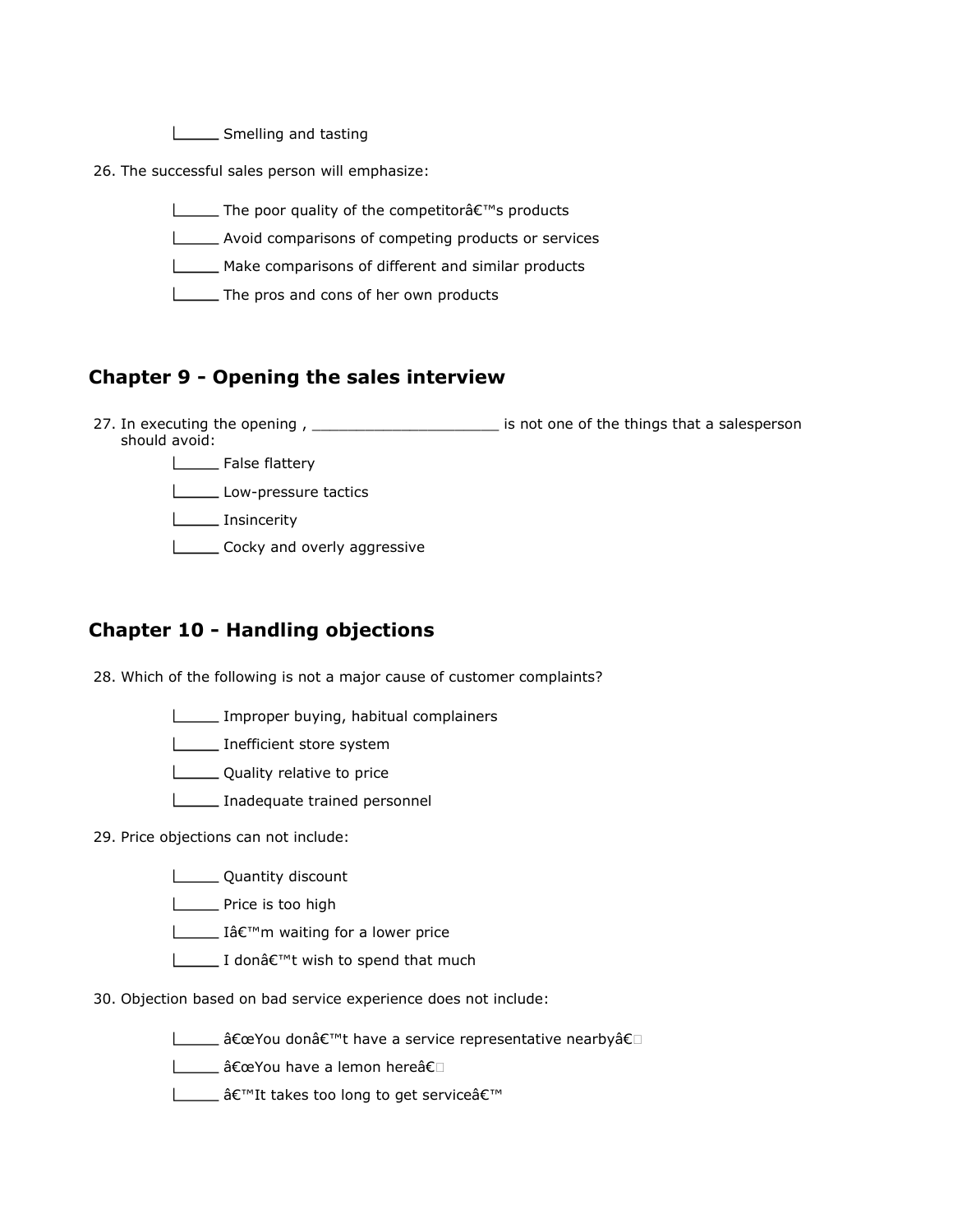Letting and service a reputation for giving bad service a E

- 31. To handle objections in a positive manner the salesperson should do all the following except:
	- Demonstrate the product appealing to the senses
	- Guarantee the favorable result
	- **LECOMPARE THE PRODUCT WITH OTHER PRODUCTS**
	- **Appeal to the prospects needs and wants**

#### Chapter 11 - Closing the sale

- 32. In closing the salesperson should not:
	- **LECT** Offer price and quality guarantee
	- **Instill confidence**
	- **Be adequately prepared**
	- Use careful planning and effective execution
- 33. The most accurate closing signals furnished by the prospect's comments include all except:
	- **I** I'd like to see other samples
	- **ILLET It's better than anything I've seen**
	- What would my monthly payments be
	- How soon can you deliver this product
- 34. Trial closes are not usually necessary when:
	- The prospect is not completely ready
	- There are questions on the prospects priority in buying
	- Insufficient information has been presented
	- The salesperson may have answered the prospect's objections satisfactorily.
- 35. Which of the following is not a common method used for closing?
	- Get the prospect to make minor decisions first
	- **L** The conditional method
	- L\_\_\_\_\_The true-false choice
	- **LETT** Point out the risks of waiting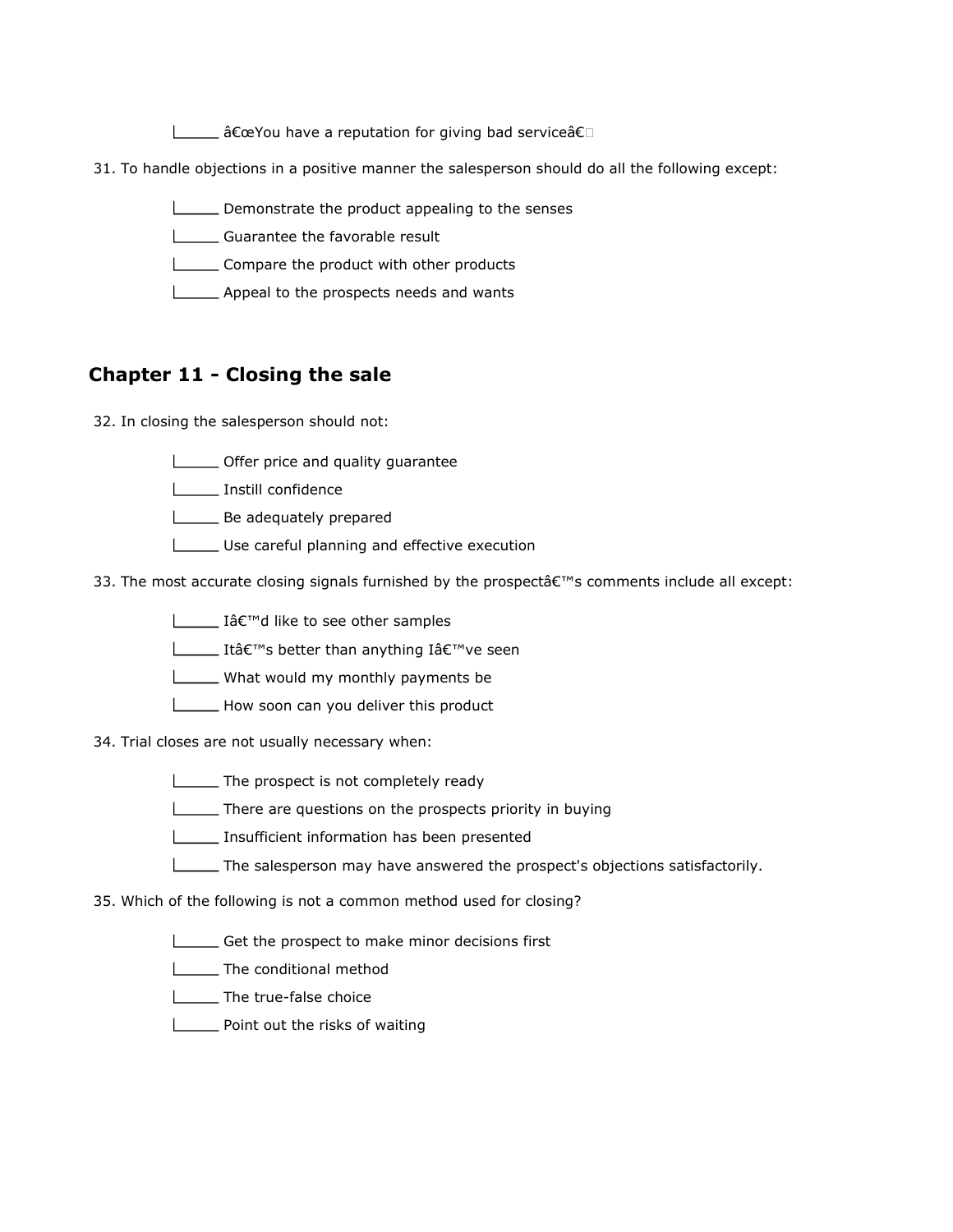#### Chapter 12 - Customer relations

36. Successful selling cannot depend on:

- **LECRITE Criticizing the competitions weaknesses**
- L<sub>\_\_\_\_</sub>\_\_\_\_ Repeat sales
- Satisfied customers
- **LETT** Creating good will
- 37. Good relations with customers can be developed by:
	- Sell at a low commission
	- Give post sales instructions and helpful hints
	- Send fliers with rebates
	- Look for related ways to help the customer

#### Chapter 13 - Ethics in selling

38. Ethics in selling does not have to do with:

- **Moral principles**
- Good actions and practices
- Standard codes of ethics: professional conduct
- **LETTE** Profit margin on sales
- 39. The salesperson's responsibility to the consumer does not include:
	- $\Box$  To serve the consumer
	- To sell something the consumer does not need
	- **∐** To fill the consumer's needs
	- To satisfy the consumer
- 40. The salesperson's responsibility to the government and society does not encompass:
	- Concerned solely with making the company a profit
	- **LECONCERTY** for unemployment
	- **LECONCERCITY** with pollution
	- **Loncern with crime**
- 41. SMEI's International Code of Ethics for Sales and Marketing refers to a salesperson's pledge of high standards in serving your company, its customers, and free enterprise.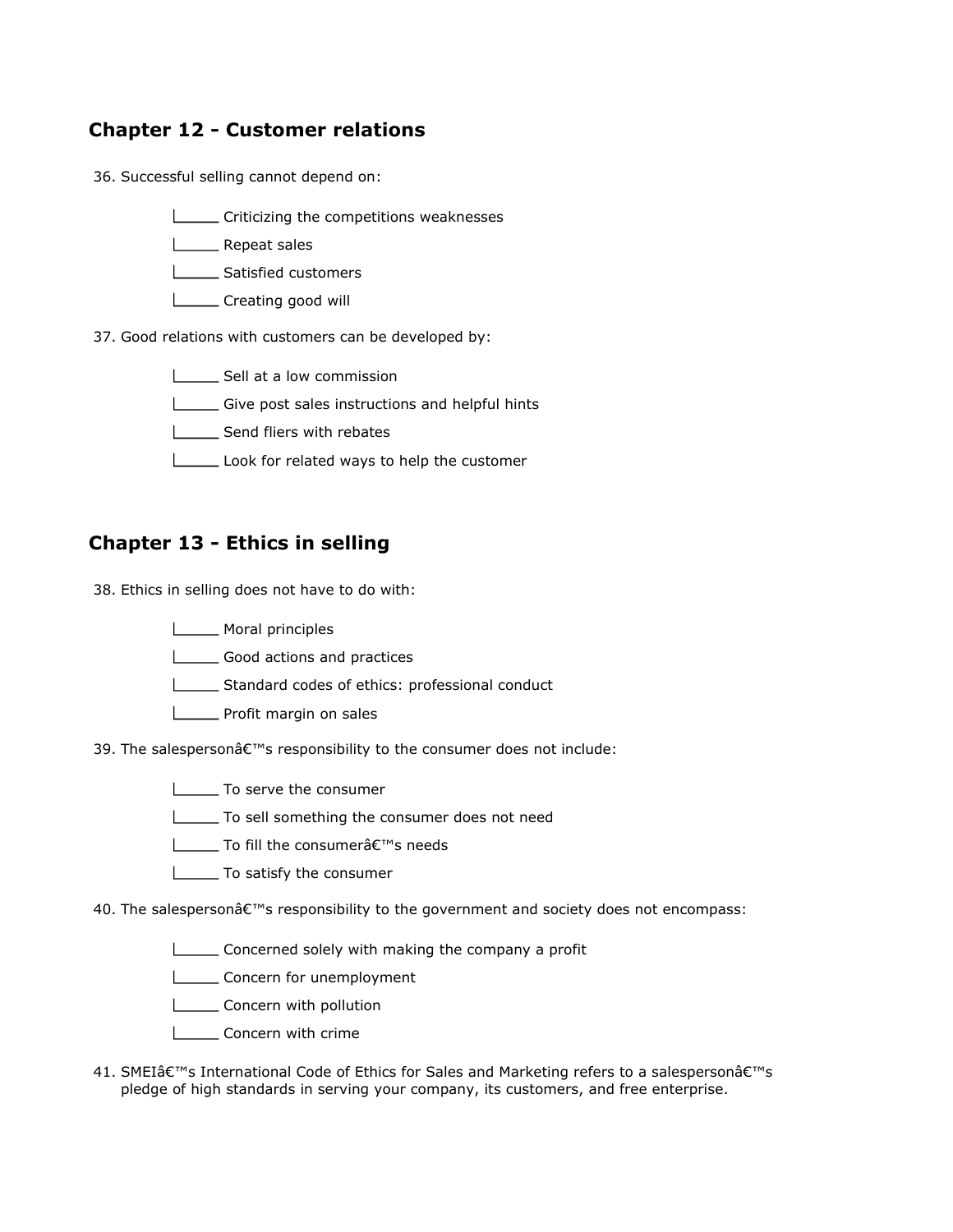$I_{\text{max}}$ True I<sub>\_\_</sub>\_\_\_\_ False

#### Chapter 14 - Personal planning and

42. The self-directed salesperson does not:

**Lackson** Plan and control

**L**\_\_\_\_\_\_ Be self motivate

- Set her own goals
- **LETT** Resign herself to fate

43. The salesperson should analyze the following quantitative aspects except:

- Sales volume breakdown of mail, telephone and sales in person
- **LETT** Cash collections from credit sales
- Number of average size of orders
- Number of average calls to secure an order
- 44. To avoid wasted calls and actions the salesperson should consider all except:
	- **LECONTINUME CONTINUM** Continue to call on accounts who will never buy
	- Determine the people he/she will visit
	- **Lackson** Consider their location
	- **LETT** Review what happened on previous calls or sales

45. The salesperson's records should include:

- **L** Customerâ€<sup>™</sup>s to avoid
- **L** Customerâ€<sup>™</sup>s name, address, telephone number
- Date of each visit
- **Points emphasized by the salesperson on each visit**

#### Chapter 15 - Retail selling

46. \_\_\_\_\_\_\_\_\_\_\_\_\_\_ is not part of processes and purposes in retail selling:

Greet and question the customer

**L** Determine the customer a€<sup>™</sup>s wants or needs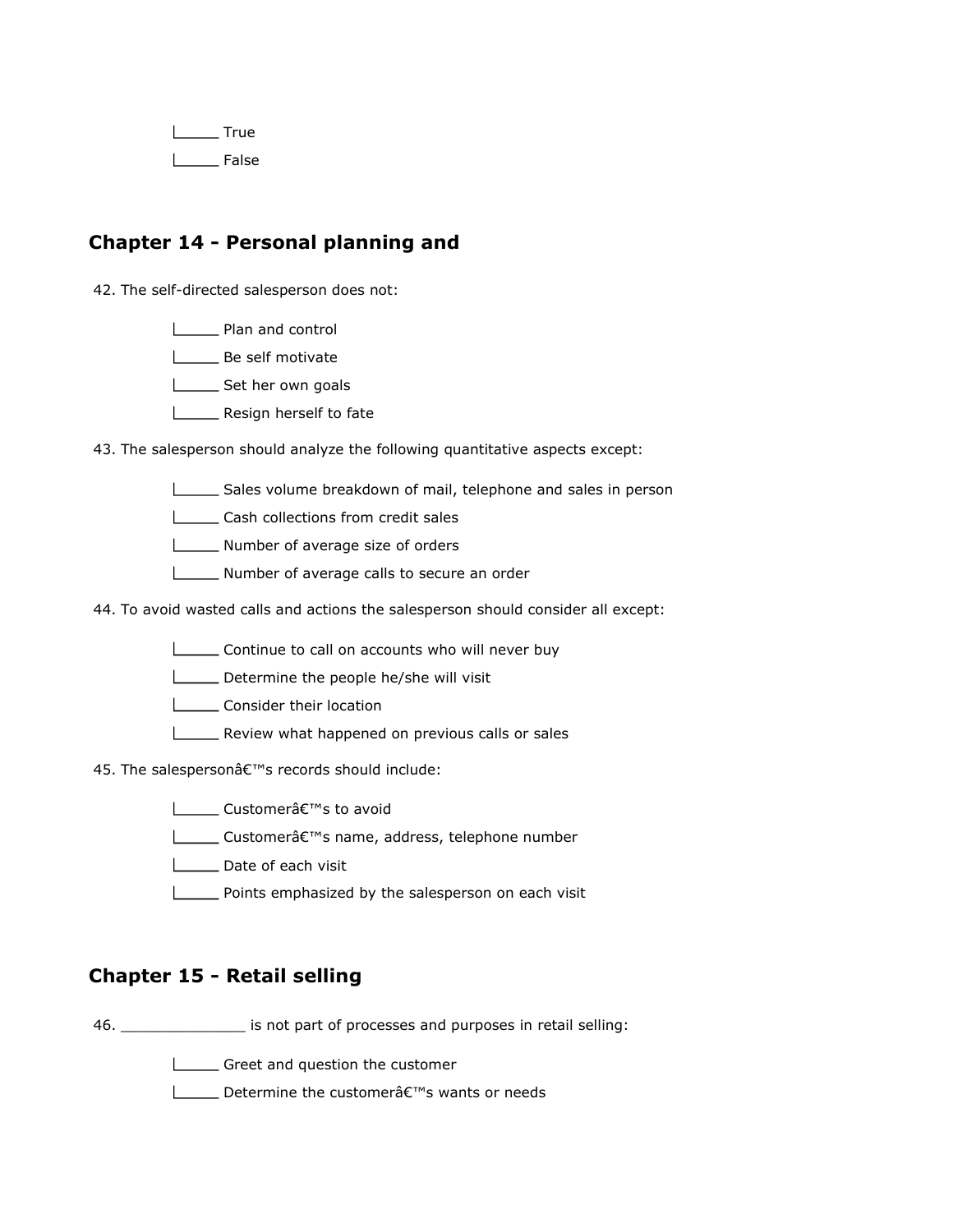Emphasize selling the most expensive product

- **EXPLAINE EXPlain and demonstrate customer** a E<sup>™</sup>s selections
- 47. Methods of increasing retail sales do not include:
	- Let the customer close the sale
	- **LETTE** Know your merchandise
	- **L** Analyze the customerâ€<sup>™</sup>s needs
	- **LECTE** Organize your presentation

48. After a sale the salesperson should not do the following:

- **LECT** Refer to a replacement product as a substitute
- **LECT** Assure the customer of his wise choice
- Give him/her some additional advice
- **Thank the customer for his/her patronage**

49. Common types of customers do not include:

- **Just-looking type**
- **Looper Assertive type**
- **L** Hurried type
- Uncertain or confused type

#### Chapter 16 - Industrial selling

50. Characteristics of industrial selling do not include:

- | Schools
- Standardized products not highly specialized
- **Lospitals**
- Government agencies

51. Industrial salespersons usually have:

- **LECCC** More accounts
- Sales require relatively lesser technical knowledge and skills
- Sales pitches are presented to several people to secure a sale
- **Many sales associates**

52. Which one of the following is not a major buying motive of the purchasing agent: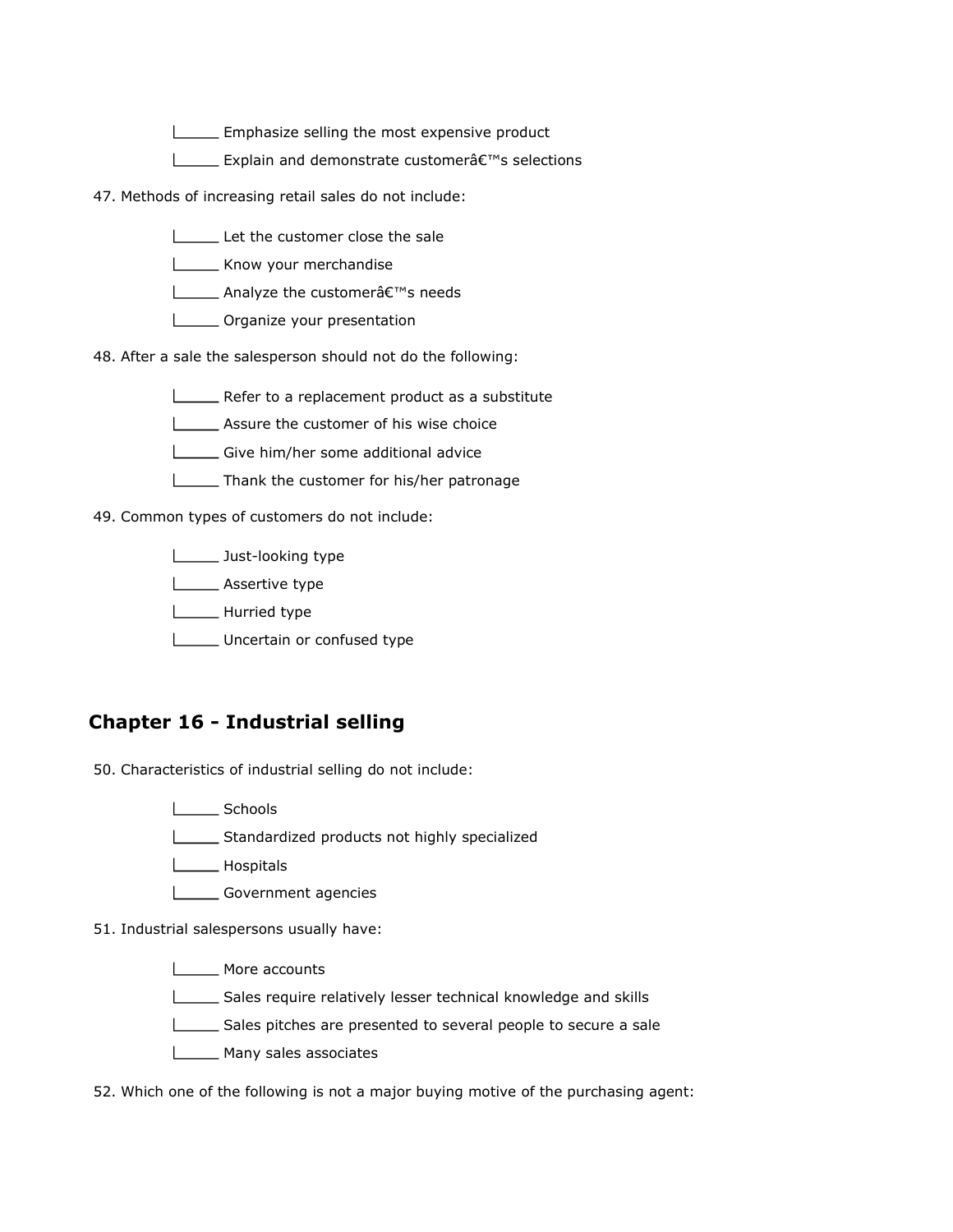L**eta** Brand L<sub>Quality</sub> L<sub>Service</sub> **Lacker** Price

#### Chapter 17 - Sales management

53. Major responsibilities of sales managers can not include:

Set product standards

**LECT** Supervise the sales force

**LECREA** Recruit and select

**Letter** Train sales personnel

54. The sales manager is not usually responsible for making company sales forecasts.

L<sub>tu</sub> True L<sub>b</sub>False

#### Chapter 18 - Selecting and training of salespeople

55. Better selection and training procedures can result in all except:

Higher profit margins

Lower turnover rates

**LETTE** More competitive sales force

Lower sales turnover

56. Personal interviews for sales positions basically do not include:

**LETTE-basic training seminar/performance** 

**LECT** Preliminary or screening interview

**LECTE** Follow-up or screening interview

**LECTE** Planned or structured interview

57. \_\_\_\_\_\_\_\_\_\_\_\_\_\_\_\_\_ is not one of questions frequently asked in the personal interview:

What are your religious and political views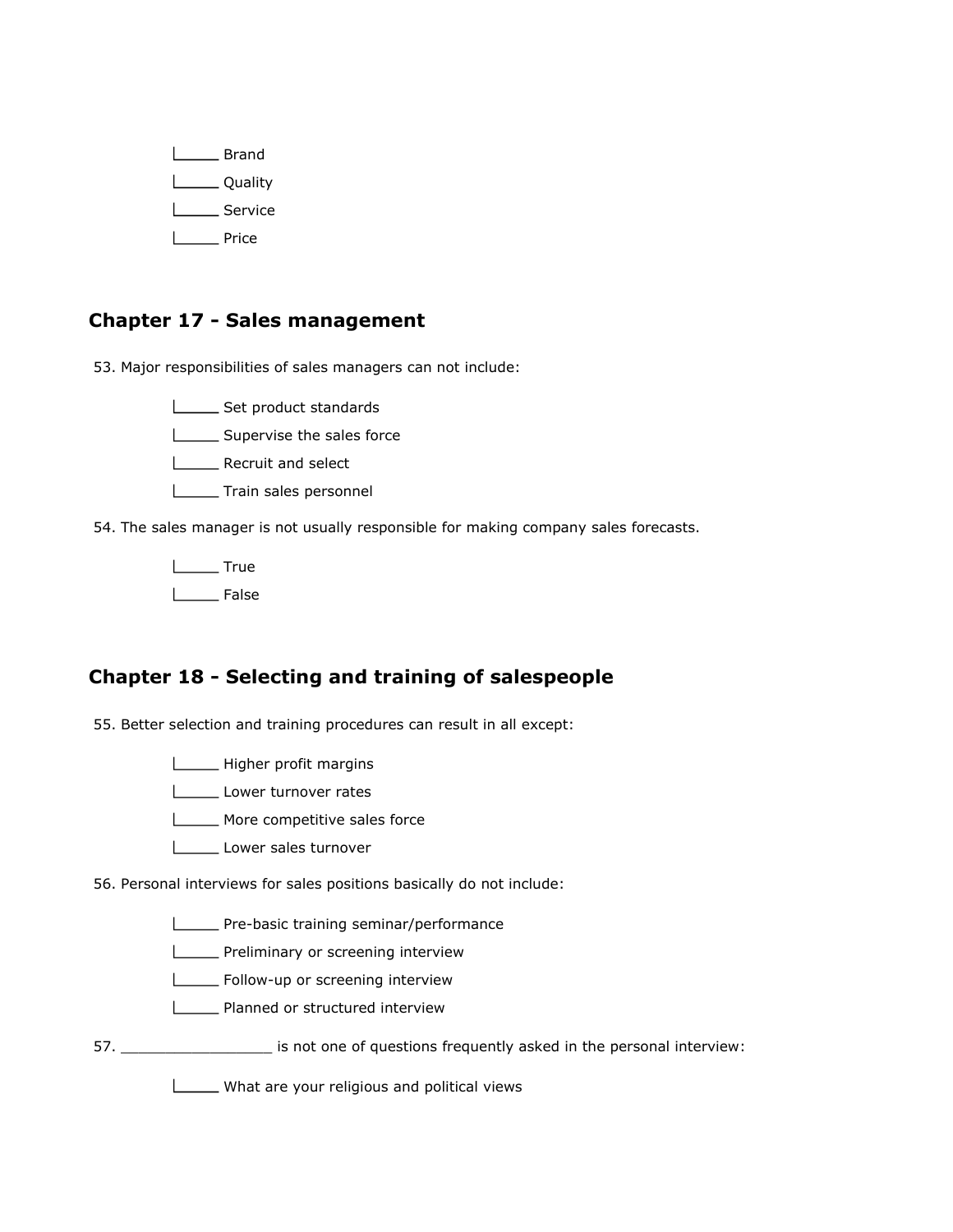$\Box$  Why do you wish to pursue a career in sales

What are your interests in our company

**LETT** What are your strengths and weaknesses

#### Chapter 19 - The sales force of the future

58. New techniques for sales success do not include:

Get a voice-mail advantage

Frequent house calls

Improve your e-mail habits

**LEAX** casually

59. Which of the following is not a sales force productivity driver?

| Sales research

Sales force investment and organization

L\_\_\_\_\_\_ Sales budget

**LECT** People selection, recruitment and training

60. Territory level analysis has proven most to be useful for the issues except:

If salespeople do not allocate their time effectively

If target sales are well balanced.

If all sales territories have proper workload

If high performers are underpaid and low performers are overpaid

Instructions for Submitting Answers Online:

 $\bullet$  Sign In at www.ApexCPE.com

Click the "My CPE" tab at the top of the page.

**Click "My CPE Courses".** 

- Find the current CPE year and click "Go to My Courses".
- Find this course and click the "Go to Course" link.
- **Step 2 on the Course Syllabus page is "Take the Final Exam". Click the "Begin Final** Exam" link.
- **Enter your answers on the online exam sheet.**
- **Click the "Grade Exam" button at the bottom of the page. Your exam will be graded**